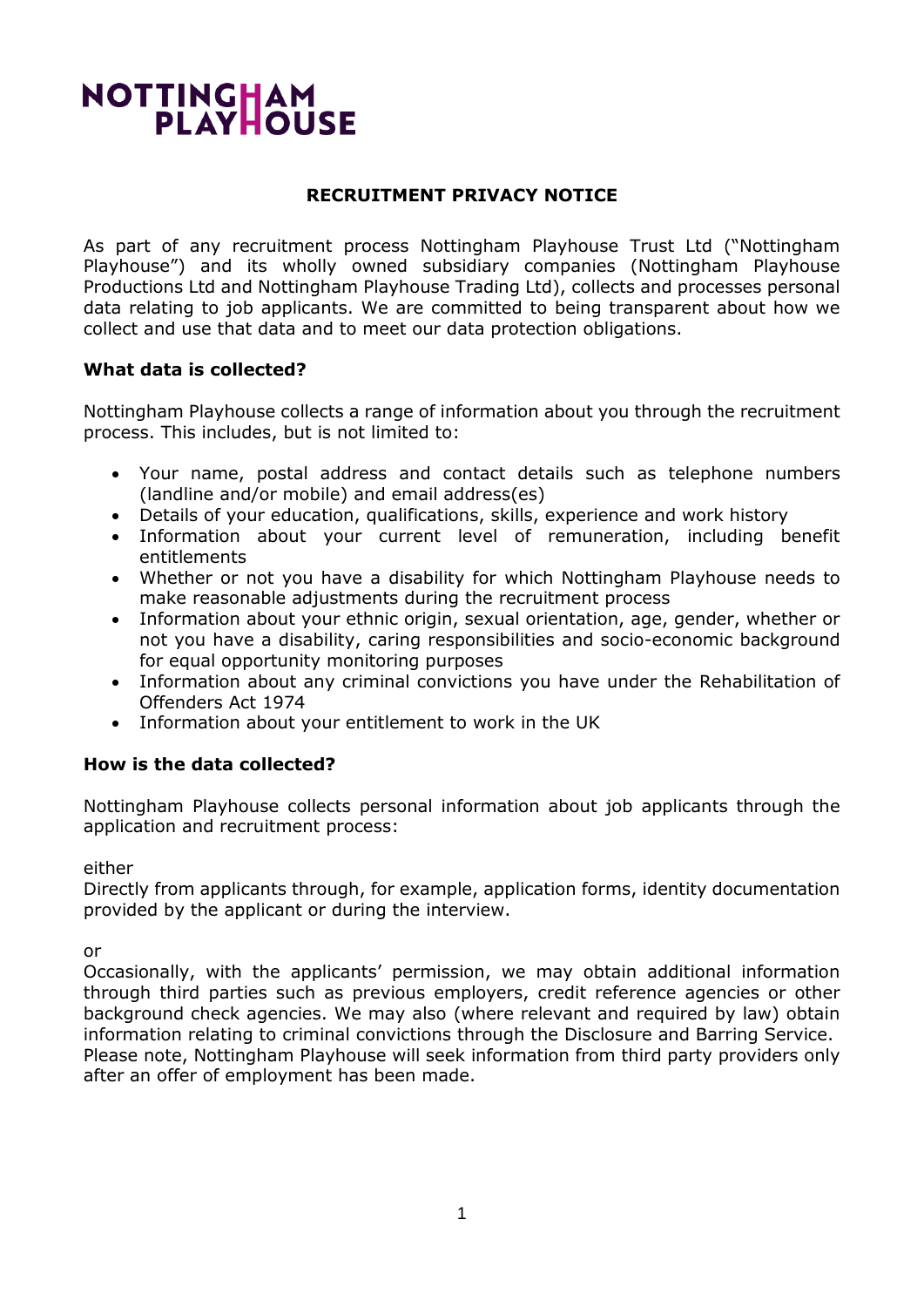# **Why is the data collected?**

Nottingham Playhouse needs to process data prior to and in order to enter into a contract with you. In some cases we need to process data to ensure that we are complying with our legal obligations, for example, verifying an applicant's eligibility to work in the UK or, where the post involves working with children and/or vulnerable adults, verifying through the Disclosure and Barring Service that the applicant has no convictions relevant to working with children and/or vulnerable adults.

Nottingham Playhouse has a legitimate interest in processing personal data during the recruitment process and for keeping records of the process. Processing data from job applicants allows us to manage the recruitment process, assess and confirm an applicant's suitability for employment and to decide which applicant to offer the job to. We may also need to process data from job applicants to respond to and to defend against legal claims, such as discrimination claims.

Nottingham Playhouse may process special categories of data, such as information about ethnic origin, age, sexual orientation or socio-economic background, to monitor recruitment statistics. We also collect information about whether or not applicants are disabled to make reasonable adjustments for applicants who have a disability. Nottingham Playhouse processes such information to carry out its obligations and exercise specific rights in relation to employment.

### **How is the data used?**

Nottingham Playhouse will only use your personal information we collect about you to:

- Assess your skills, qualifications, and suitability for the role you are applying for
- Carry out background and reference checks, where applicable
- Communicate with you about the recruitment process
- Keep records related to our recruitment processes
- Comply with legal or regulatory requirements
- Making a decision about your recruitment or appointment
- Determining the terms on which you work for us
- Checking you are legally entitled to work in the UK

Nottingham Playhouse will not use your data for any purpose other than the recruitment process for which you have applied.

### **Who has access to the data?**

Your information may be shared internally only for the purposes of the recruitment exercise. This includes members of the Administration Department who process recruitment applications, the shortlisting/ interviewing panel and the relevant members of the department that has the vacancy.

Nottingham Playhouse will not share your data with third parties, unless your application for employment is successful and we make you an offer of employment. We will then share your data with referees to obtain references for you, employment background check providers to obtain necessary background checks and the Disclosure and Barring Service to obtain necessary criminal records checks, as applicable.